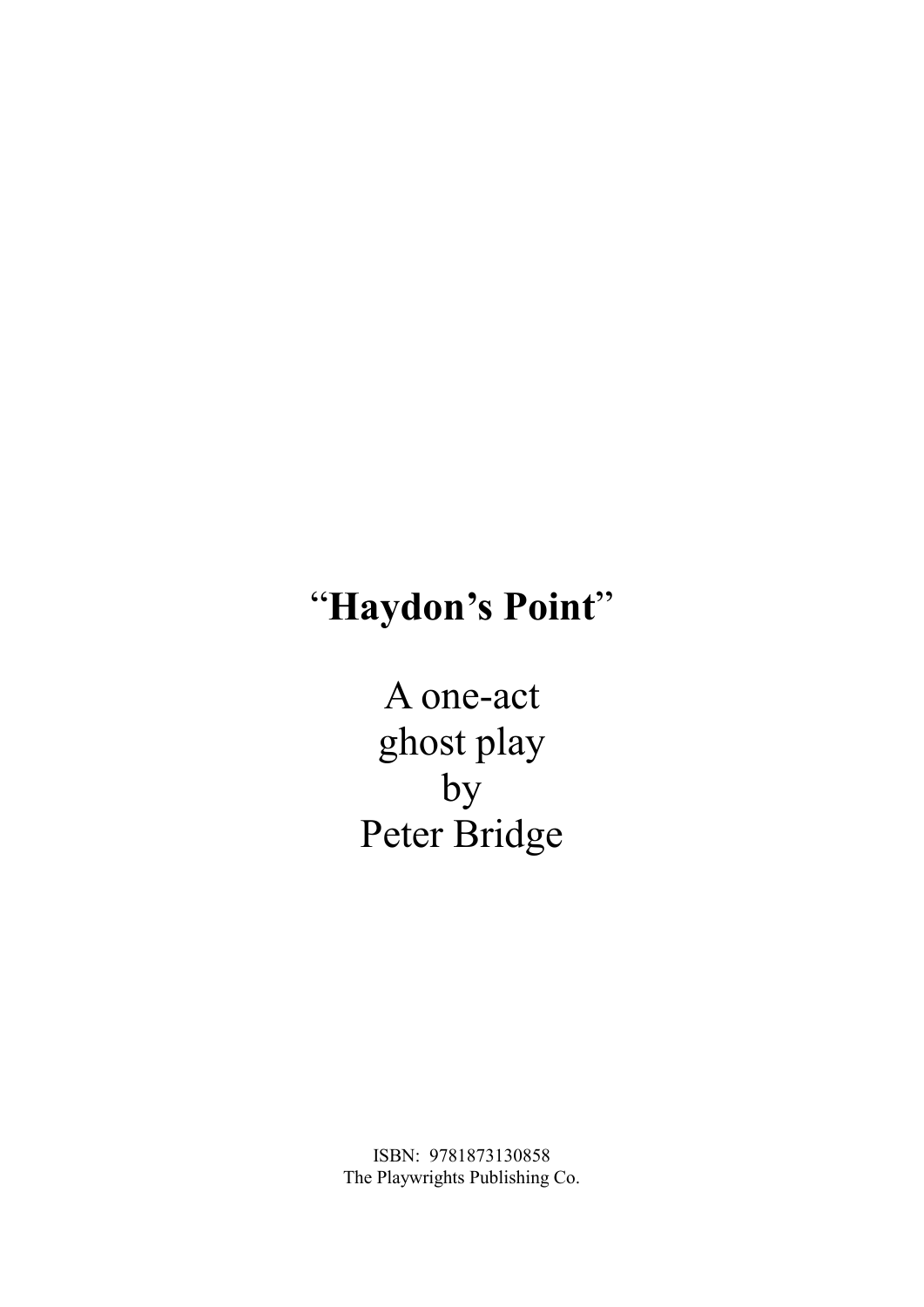Performances or readings of this play may not legally take place before an audience without a licence obtainable on application to:

> The Playwrights Publishing Co., 70 Nottingham Road, Burton Joyce, Nottingham, U.K., [44] (0)1159-313356 playwrightspublishingco@yahoo.com

To avoid possible disappointment, application should be made, preferably in writing, as early as possible, stating: -

(i) Name and address of applicant

(ii) Name and address of Society;

(iii) Name and address of theatre or hall where performance(s) would be held;

(iv) Times and dates of performances.

A fee will be charged for this licence which must be paid prior to the first performance otherwise the licence is automatically cancelled and the performance becomes illegal.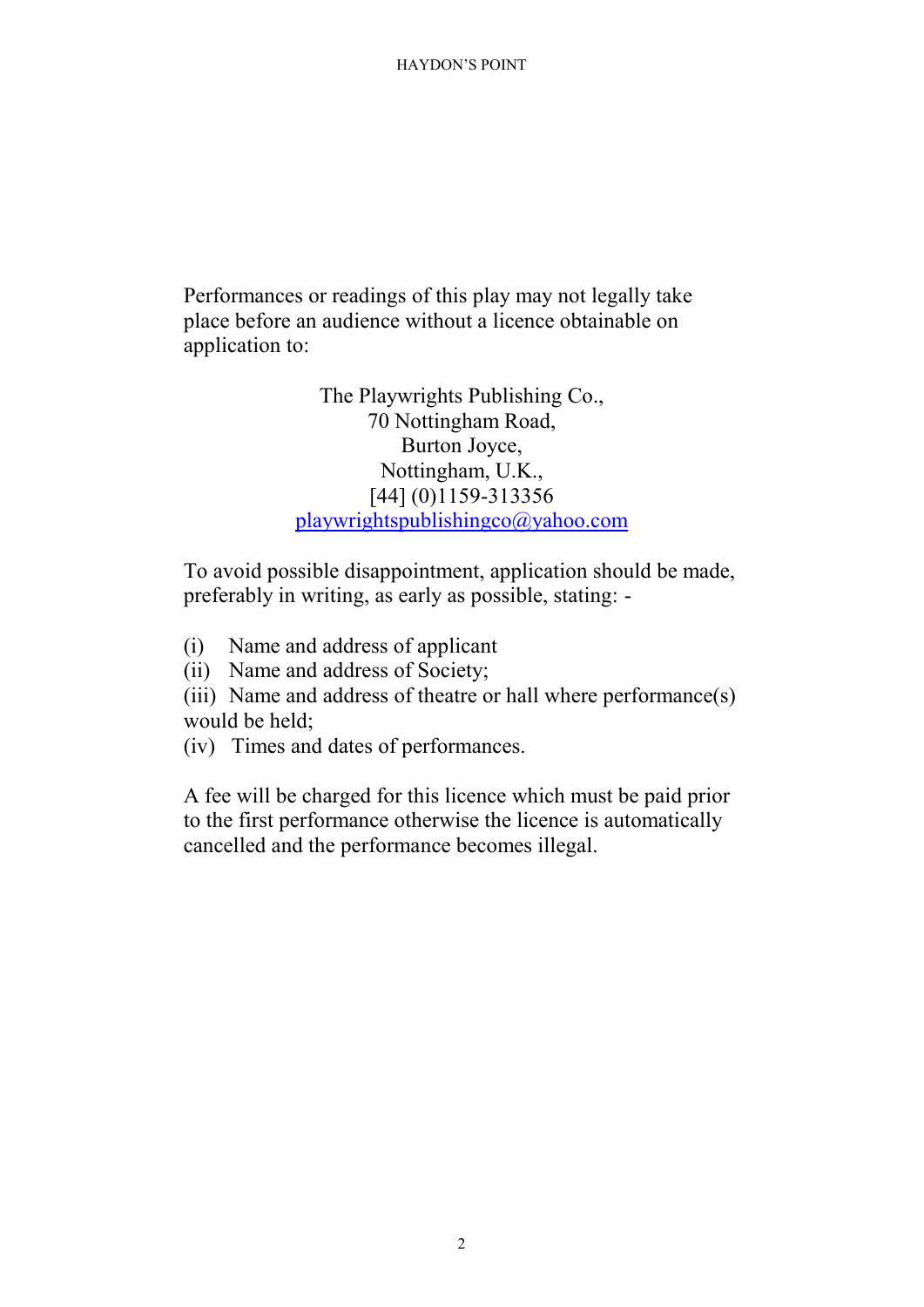The scene is set within the location of an old Cornish Manor House, which is situated 'miles from anywhere', near to the coast. An almost untraversable rough road leads from its nearest neighbouring town, some twenty five miles away. There has been a recent family death at the manor, and various members of the family make their way to this remote spot to witness the reading of the will.

Various disturbances occur when, prior to the solicitor's surprising legacy details being revealed, the assembly attempt to contact the deceased during a psychic game using a Ouija board. The mood of the respective 'beneficiaries' changes following the will disclosures and to one of them, comes a mind shattering moment when he realises that both the location and its occupants are not all what they seem to be.

# The Set

The essential furnishings in this set are: a table ( that will cater for five people to sit round)…and five chairs. These to be positioned centre stage, set back, up stage. A settee to be positioned to centre/right of the stage and an easy chair to the far right hand side. There should be a main entry/exit to the right of centre and an entry to another part of the house stage right. Various other items can also be included…as there is a need to clear everything, bar the settee, to show by contrast, 'desolation', for the last 20 minutes.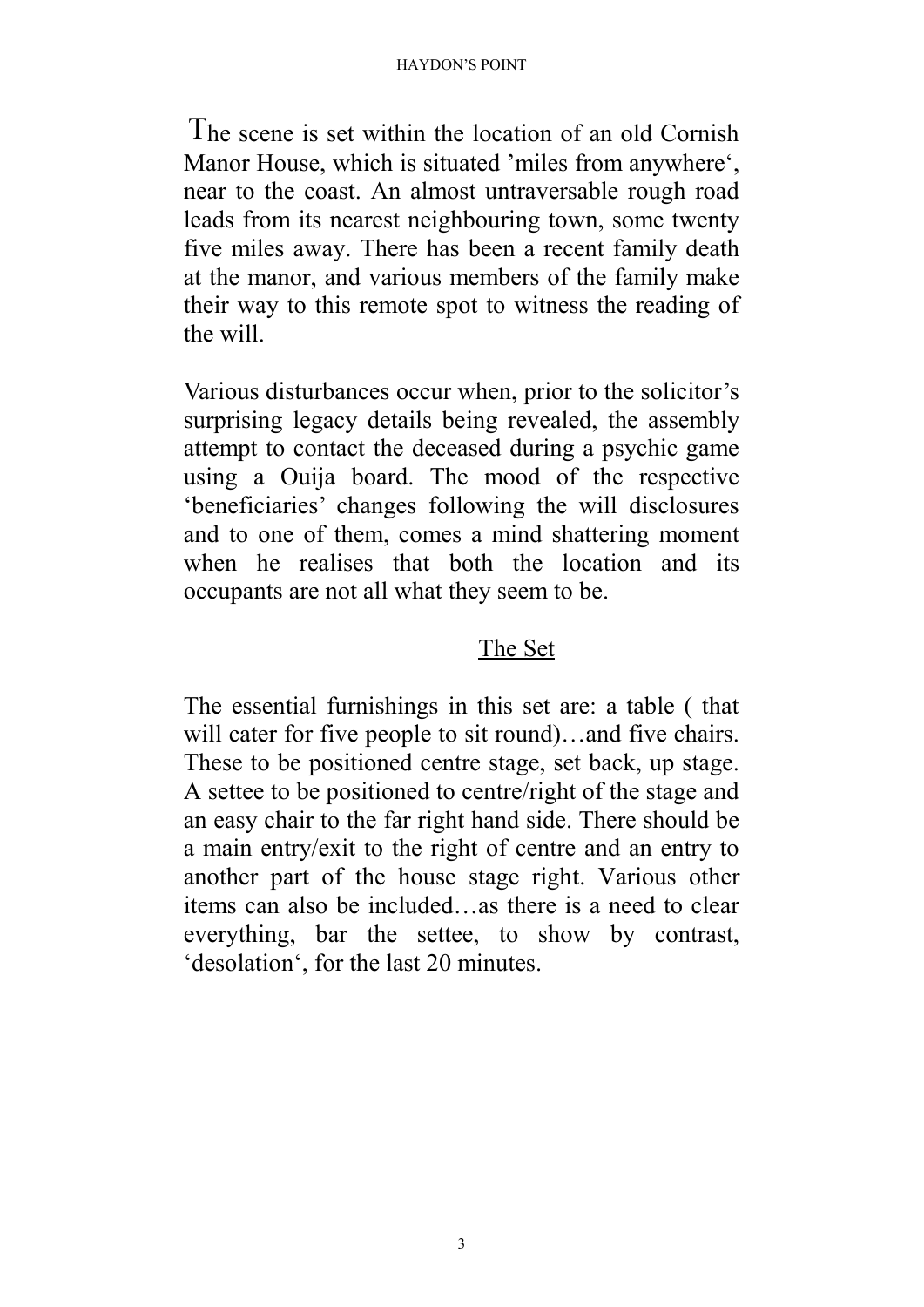# **Characters**

| 1. Cynthia | Any age from seventeen to thirty. She has a     |
|------------|-------------------------------------------------|
|            | strong Cornish Accent. Cynthia is               |
|            | subservient and strangely embedded in the       |
|            | past.                                           |
| 2. Sarah   | Much as Cynthia in all facetsexcept,            |
|            | perhaps, she is a little more                   |
|            | gregariousand adaptable as she has to           |
|            | completely change her character to one that     |
|            | is totally childlike in the final action.       |
| 3. Ring    | The solicitor's clerk who comes to read the     |
|            | will. Slightly starchy, solemn within his       |
|            | serious officiating role but can exhibit a more |
|            | adventurous side. Not necessarybut I had        |
|            | in mind Scottishthough, in reality, he's        |
|            | more likely to have a broad Cornish accent:     |
|            | Probably in his early forties.                  |
| 4. Queenie | Needs to be 'elderly' (or made to look that     |
|            | way) as script suggests she's seventy plus.     |
|            | Queenie is the eldest sisterand the natural     |
|            | leader of the quartet of sisters. She naively   |
|            | believes in her own, so-called, psychic         |
|            | powers and keen to display a wide range of      |
|            | acts of sorcery(fairly bonkers).                |
| 5. Freda.  | Next down the pecking order to Queenie. She     |
|            | must also fit into the elderly range. Freda is  |
|            | the only sister that ventures anywhere near to  |
|            | approaching normality.                          |
| 6. Pearl   | Another elderly sister. Slightly annoying and   |
|            | fussy.                                          |
| 7. Sonia   | Ditto for her. Naïve and dotty.                 |
| 8. Teddy   | Has the main part. Strangely he can be          |
|            | almost any agebut preferably under              |
|            | fortyaddressed as 'young man' by two of         |
|            | the sisters. Teddy is witty and light-hearted.  |
|            | He is cynical and has no time for the 'super    |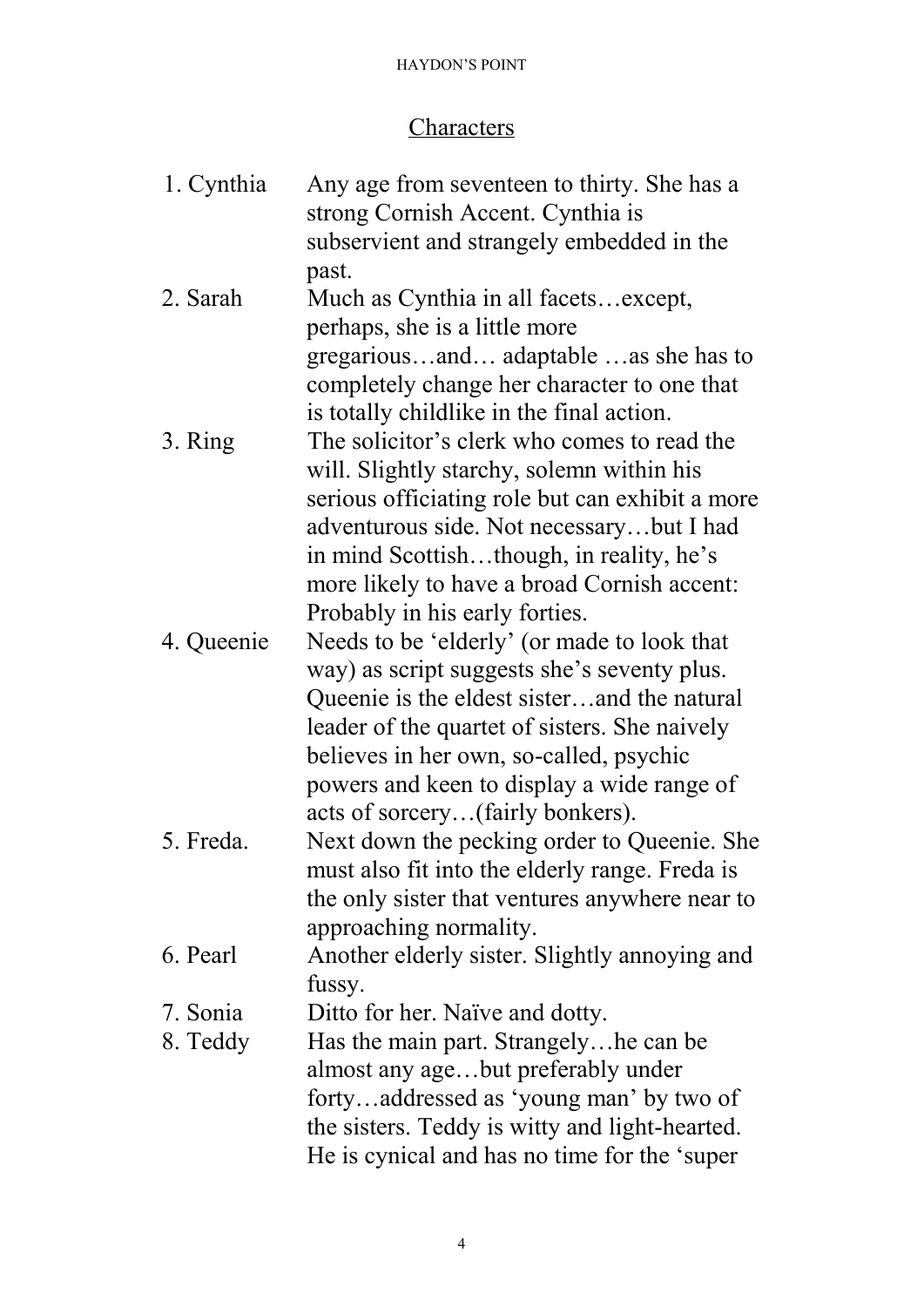natural' elements. He has a complete change of character in the final action.

- 9.Brigadier Lostock High ranking army type. Strictly follows army regulations. Mature sort. Disciplined.
- 10.The voice of Bella (does not appear) Should sound like an eleven year old girl…with a slightly mystical quality.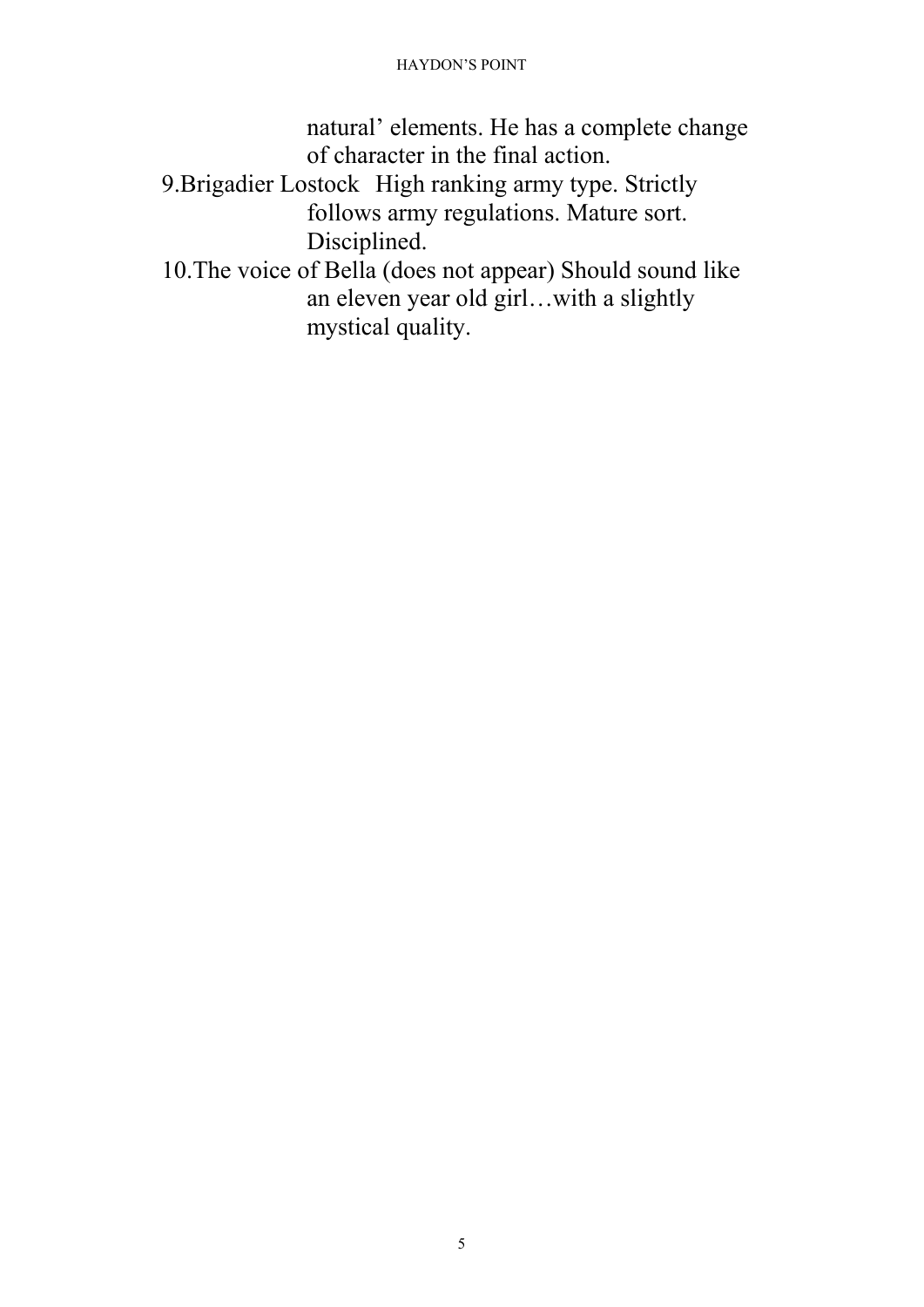### Haydon's Point

The time is seven forty five pm. Cynthia and Sarah are together situated in the old Manor house. They await Mr Ring, a solicitor's clerk who is coming to read the will of the recently deceased occupant of the property, Isobel (Bella) White. Five beneficiaries named in the will are also due to attend. The weather outside is dreadful…with torrential rain pouring down. There is a knock on the door. Cynthia goes to open it…and meets Ring at the door.

Cynthia Goodness…you must be Mr Ring.

- Ring That's right.
- Cynthia Oh…Come in…You're wet through, poor thing. It's really teaming out there.
- Ring Thank you.
- Cynthia I'd better take your coat. I'll hang it up in the basement to dry out.

(Cynthia takes Ring's coat)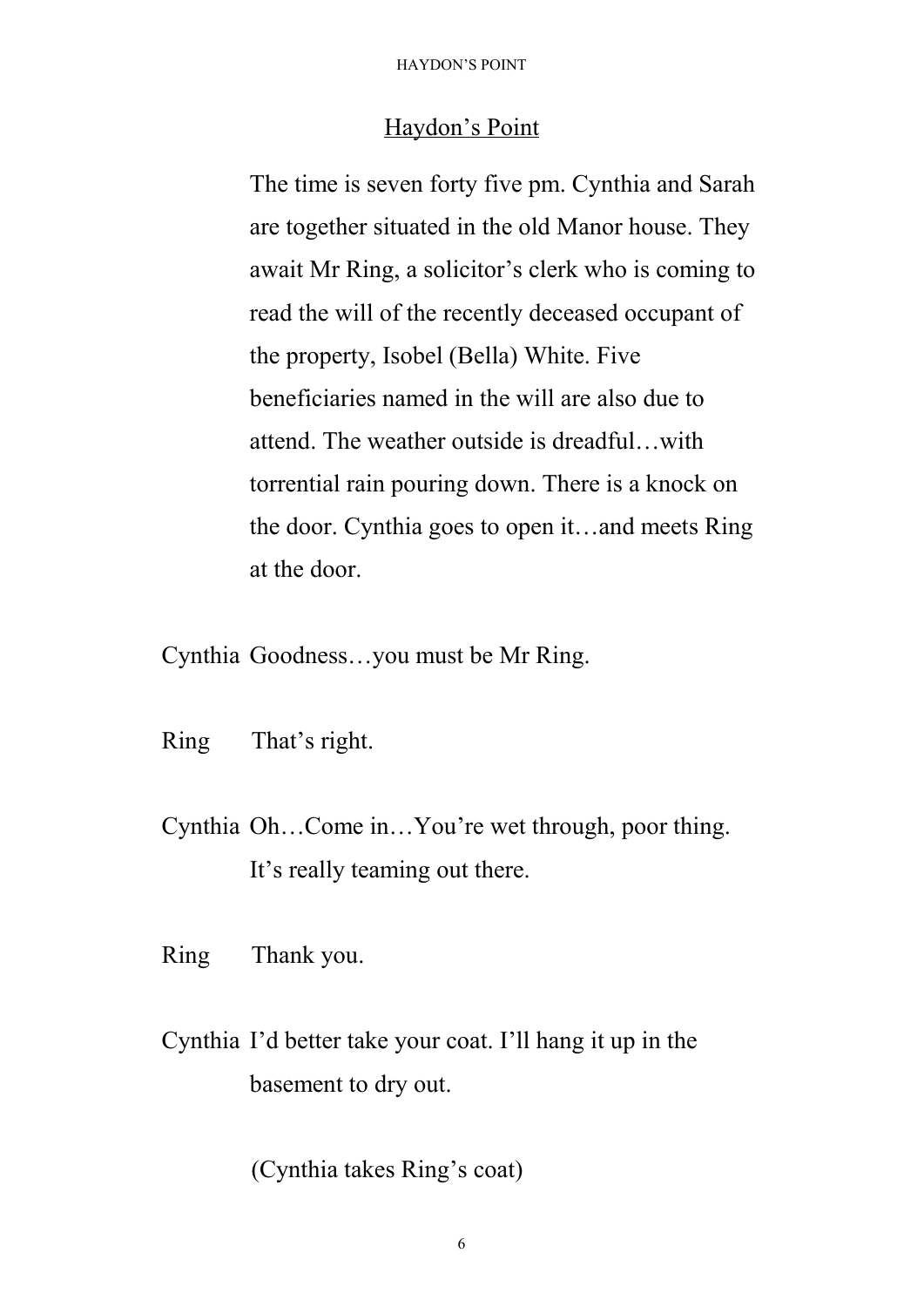- Ring I had a job getting here. The road is nearly washed away at Haydon's Point. I never thought I'd make it.
- Cynthia Really. Is it that bad? I hope some of our other guests manage to make it tonight. We're still expecting another five people.
- Ring Well I hope they can find their way out there. It's pitch black now…and there's no lighting at all on the road.
- Cynthia It's always tricky in this part of Cornwall. We always advise against visitors travelling down after dark. Why don't you take a seat while I take your coat downstairs.
- Ring Surely it would have been easier to conduct these proceedings in our Fowey offices.
- Cynthia Not for us, Mr Ring. We don't have transport, like you…and it wouldn't be right…with Miss Bella here.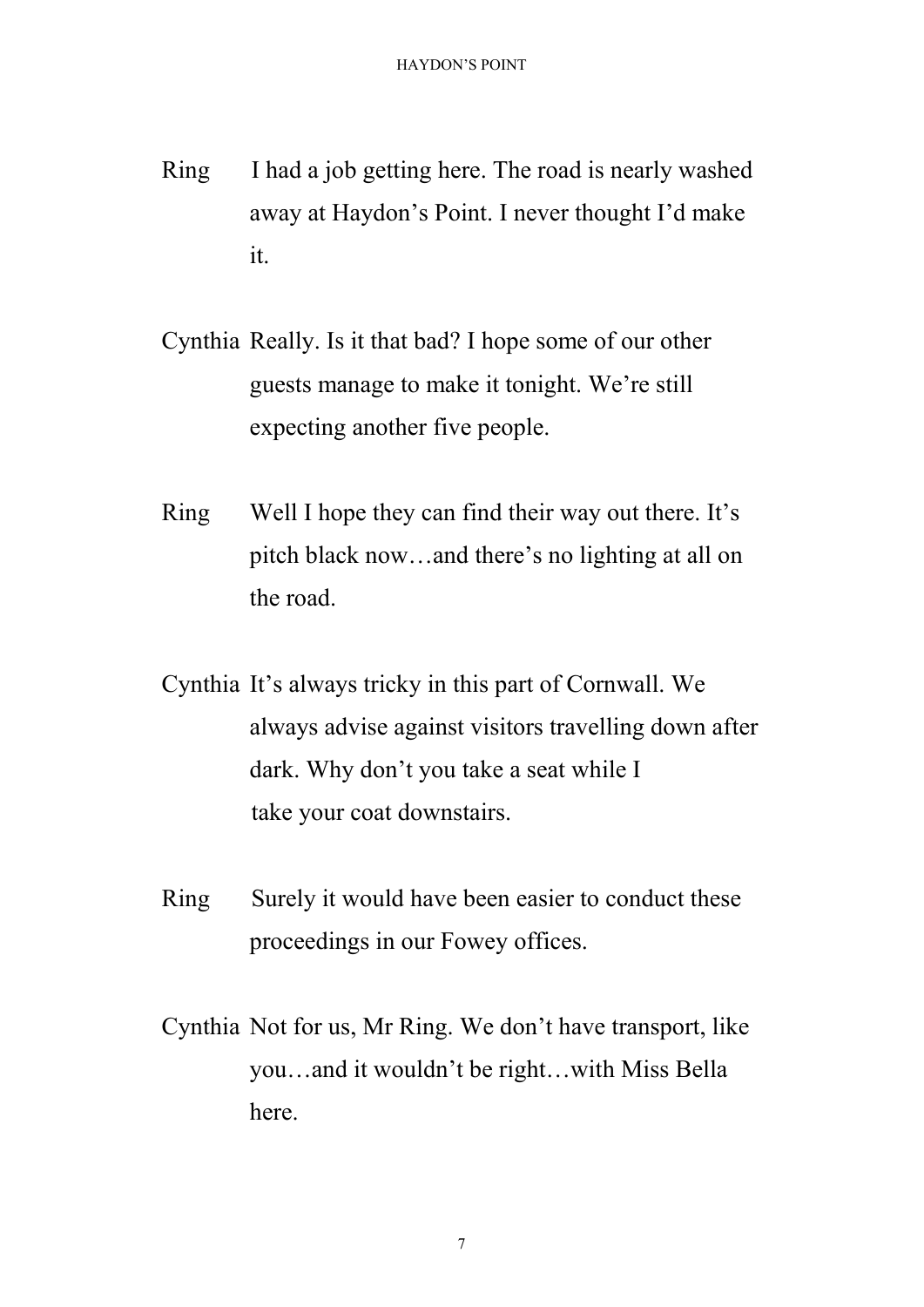Ring Miss Bella…the deceased….Hasn't she even been….

Cynthia Oh yes…I meant, here….in spirit. I'll be hanging up your coat.

> (Cynthia exits. Ring brushes himself down…then looks over to the settee stage left…and makes his way over to the seat before sinking into it. He leans back: wipes his brow as if in relief to finally make the destination after his hazardous journey)

(Sarah walks in stage right)

- Sarah Hello…you just arrived?
- Ring Aye…and it's only due to providence that I managed to find the place at all.
- Sarah (chuckling) Yes it's rather remote out here.
- Ring I'll say it is.
- Sarah You probably noticed, there's no signposts around here after you pass Haydon's Point.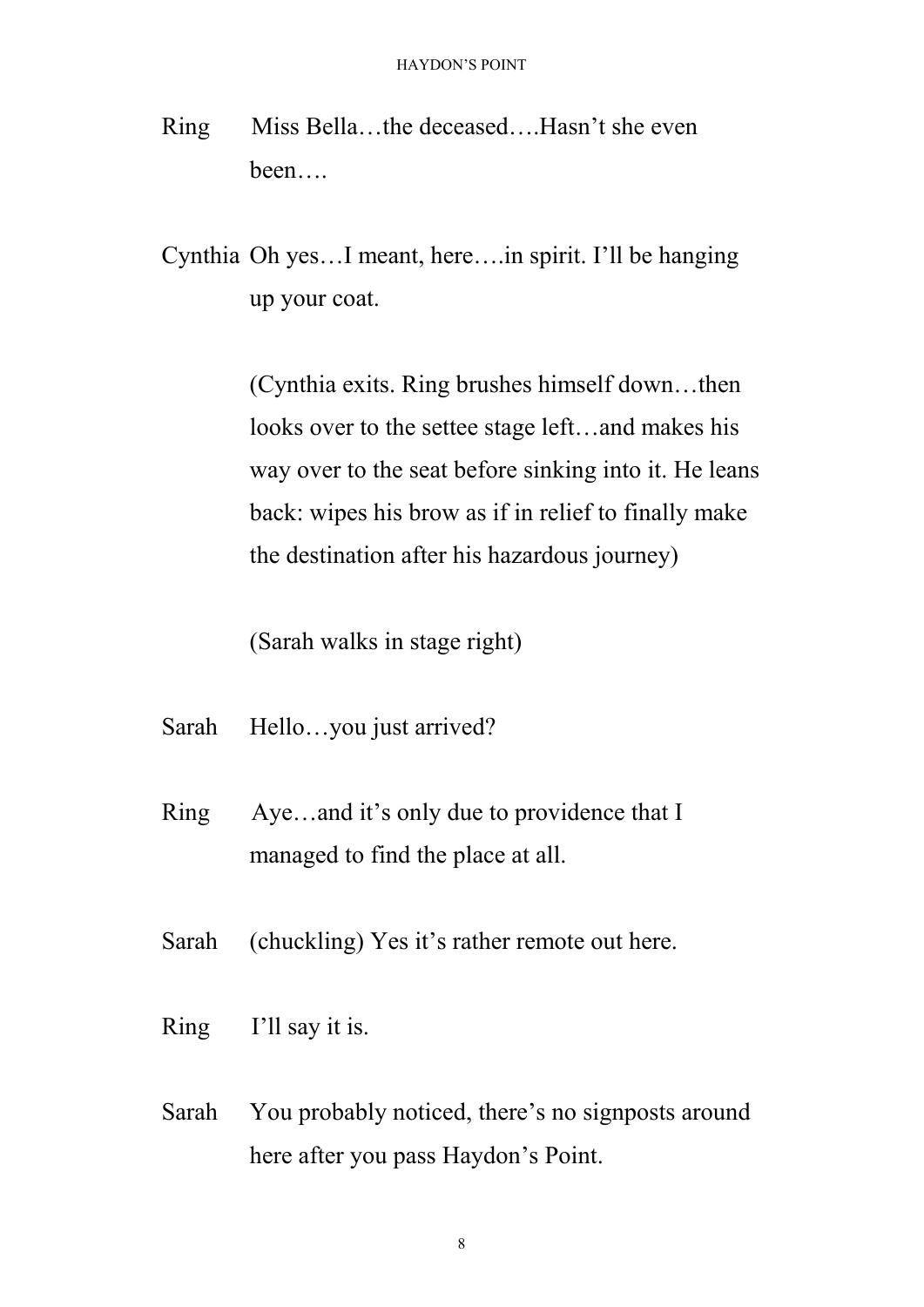- Ring Yes…most helpful…and no lights on the road either. I nearly found myself driving over a sheer drop a couple of times.
- Sarah You know what the trouble is...
- Ring Tell me.
- Sarah This village don't exist.
- Ring Doesn't exist!
- Sarah That's according to the council. They took all the signs away years ago.
- Ring Good heavens...why ever would they do that?
- Sarah 'Cos the council's got no brains…and 'cos no one lives here 'cept me…and Cynthia.
- Ring Well that explains the travelling problems….but what happened to the place. Was there *ever* a thriving community here at one time.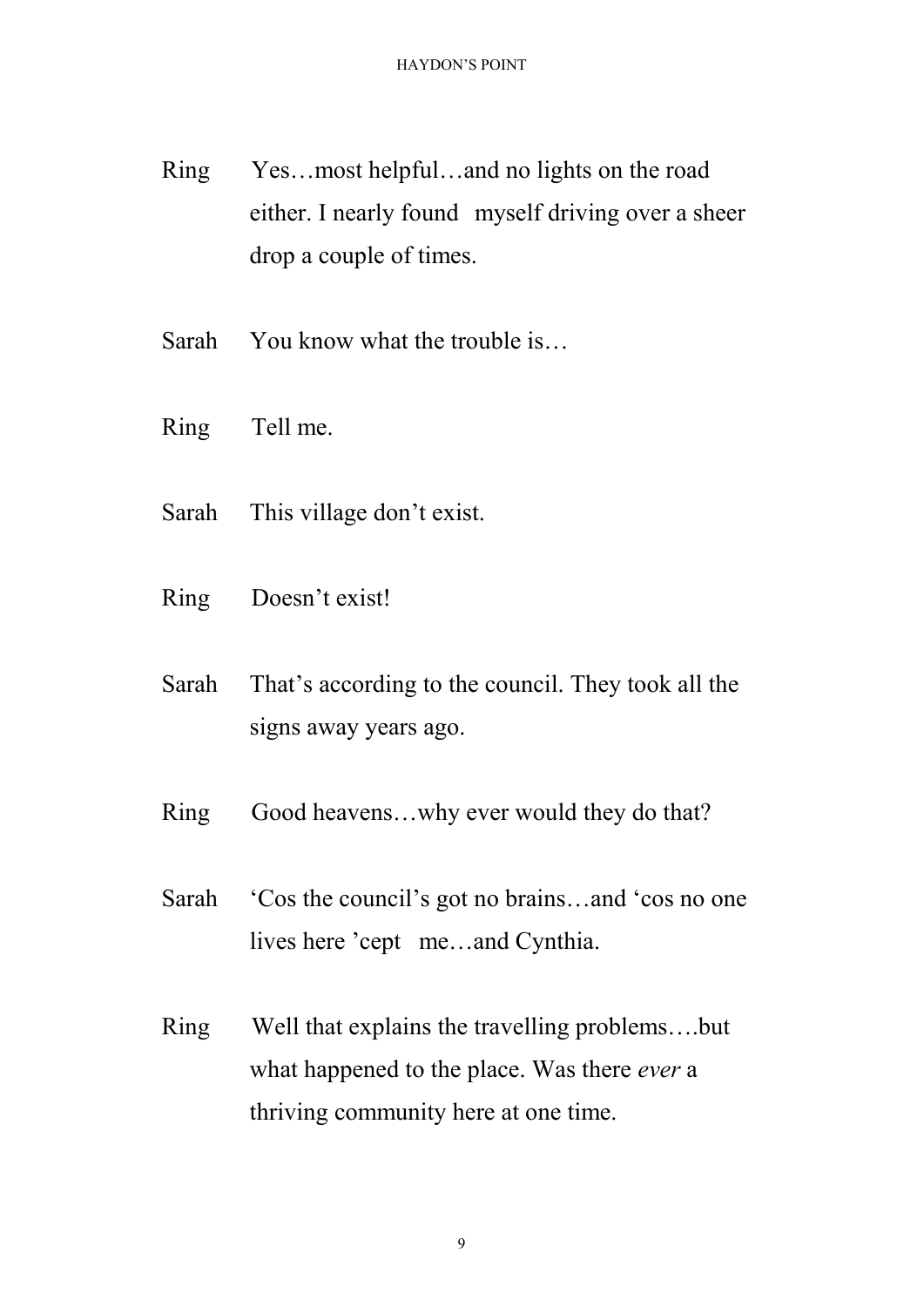- Sarah Oh definitely…but this manor was one of only thirty two properties in the small village of Hogsday….that's what it was called up to the start of the second World War.
- Ring Really...I've never even heard of Hogsday before. It's certainly not part of your current address.
- Sarah Oh no, Hogsday disappeared from the time it was commandeered for "Army games' …you know….practises for coastal landings and for shelling the beaches and so forth. The people were all ordered to leave…no choice.
- Ring Weren't the villagers allowed to return after the war?
- Sarah No...They were promised they could...but when it came down to it, the War Office demanded that the land should be retained for army manoeuvres.
- Ring Didn't the people complain?
- Sarah Yeah…there were a few complaints…but it didn't last long…After six years of war, most of the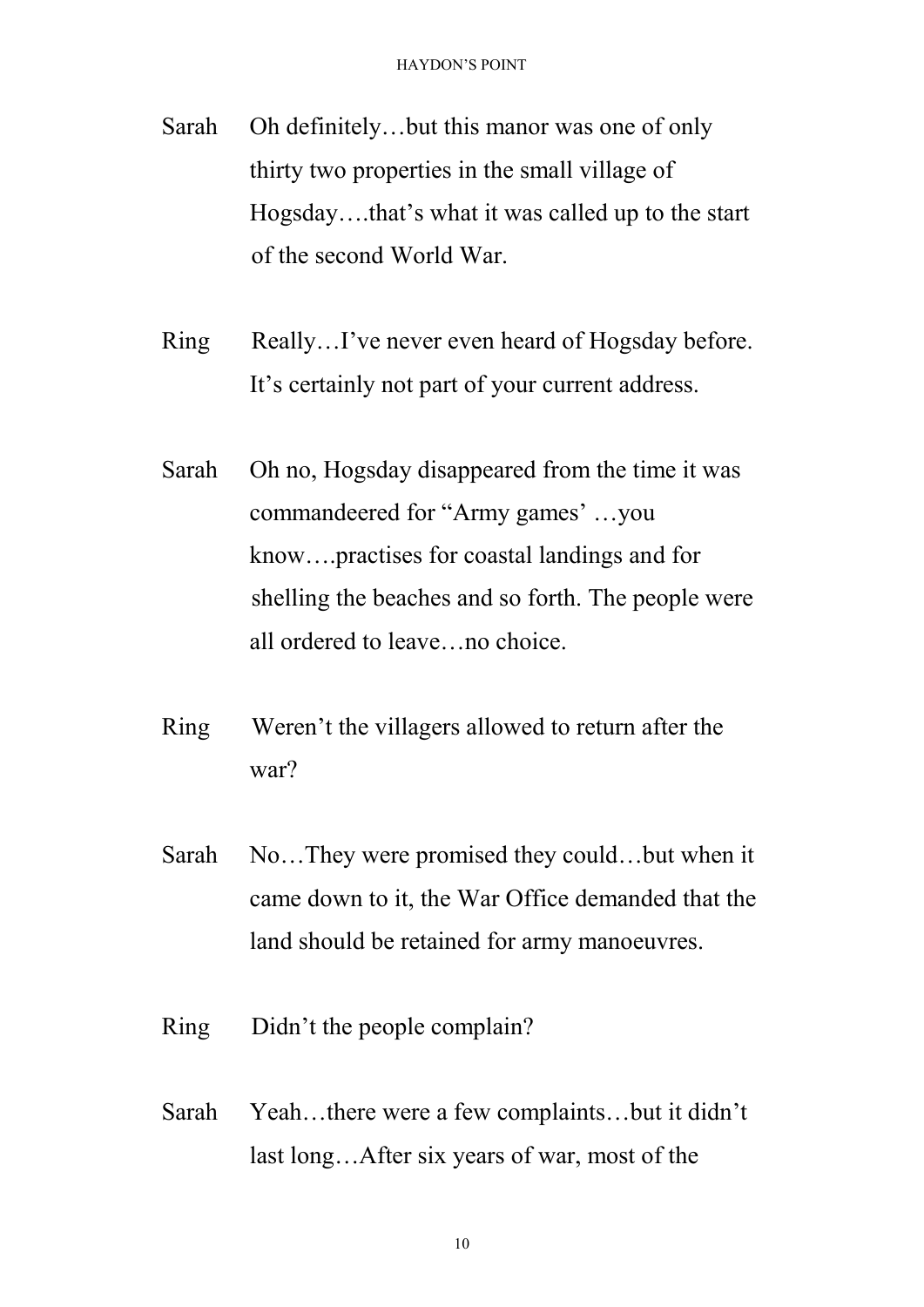villagers had already moved away permanently anyway. There was only a few who wanted to return.

- Ring Well I never…but the army doesn't still use this land, surely.
- Sarah Ruddy 'ope not. We wouldn't want a tank coming through the hedge while we're having tea on the lawn.
- Ring All I had to go on was the map sent to me by the family…showing all the twists and turns from the nearest town back there in Fowey. It stated that your address is…Branscombe Manor , Fowey … but Fowey's twenty five miles back.
- Sarah Yeah, we're a bit off the track…We aint got no post code…so a sat nav's no use…no phone, no electricity or gas…and we aint seen a postman round here since the army came. We've just got a generator to give us heat and light…and that's about it.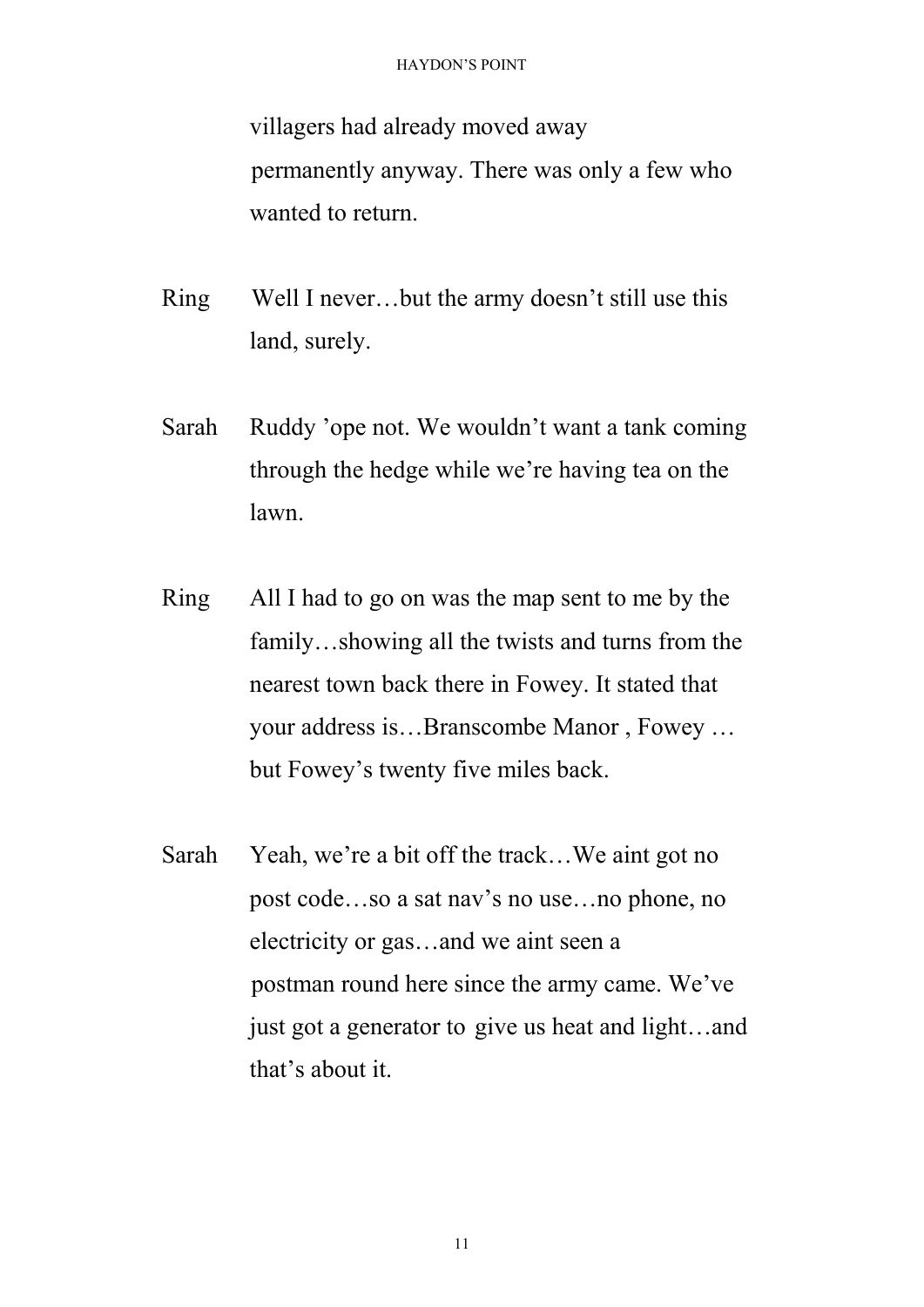- Ring Sounds pretty cheerless to me. Can't you get any services laid on?
- Sarah Not really...We were the only owner occupants at the time of the take over...and we were the only family to receive any compensation....so the council owes us nothing. Eventually, they said we could return here at our own risk. It was the only habitable property…all the others have had their roofs demolished.
- Ring I don't think I'd want to return under those conditions…what keeps you here?
- Sarah Well…it's quiet.
- Ring I'd bet it is.
- Sarah And we don't have many problems from the neighbours.
- Ring What neighbours? There's no sign of habitation for miles.… unless you count the seagulls.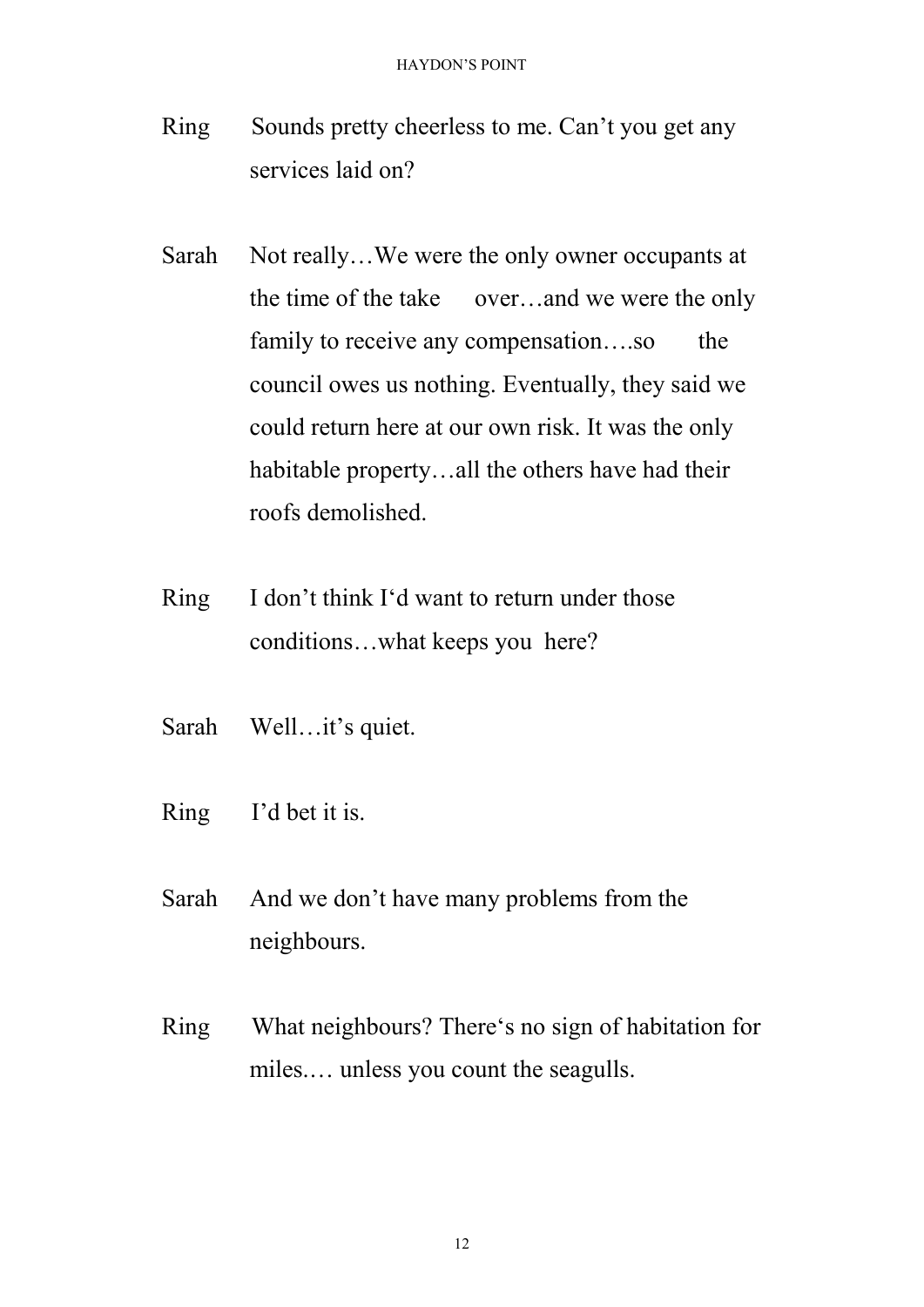- Sarah We like it quiet. I couldn't stand life in the city….anyway, I'm surprised you haven't heard about us. Your late great uncle, Oliver Ring was here all the time, as he had dealings with the family.
- Ring No…all I know, is I've got to administer these proceedings tonight…and given the details I've yet to impart, I'm certainly not looking forward to the occasion.

(There is a knock at the door. Sarah goes to answer it)

Sarah Excuse me. That's either Bella's four sisters…or Mr Bear.

> (She opens the door to the four sisters; Queenie, Pearl, Sonia and Freda)

Sarah (Upon seeing the four ladies' bedraggled appearance) Oh my goodness,

> (They tumble indoors…all jabbering away about their adventurous journey)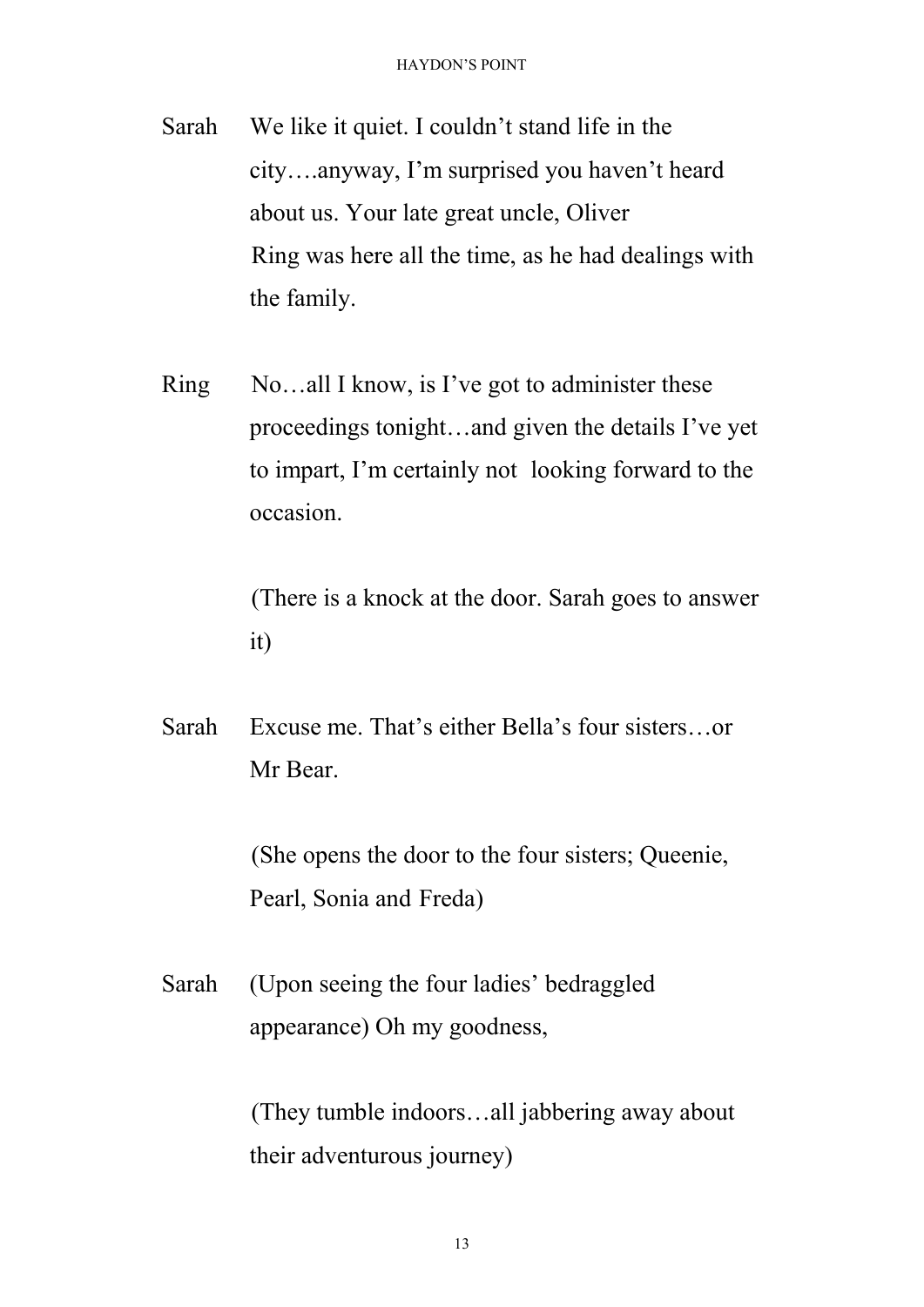Queenie What a night! …There's floods everywhere.

- Pearl The road's almost washed away at Haydon's Point.
- Sonia I never thought we were going to make it.
- Freda I just kept driving...but it's dangerous. We nearly 'had it' a couple of times. I thought that yellow car was going to hit us back at the Point.
- Sonia I had my eyes shut most of the time.
- Pearl The roads….they're all single tracks with massive potholes in them.
- Freda You had to drive round the holes…and then make sure you weren't driving over a sheer drop. I've never experienced anything like it.
- Sarah You were lucky…Oh, I'm Sarah by the way…No, the road's really unsuitable for motors, even in broad daylight.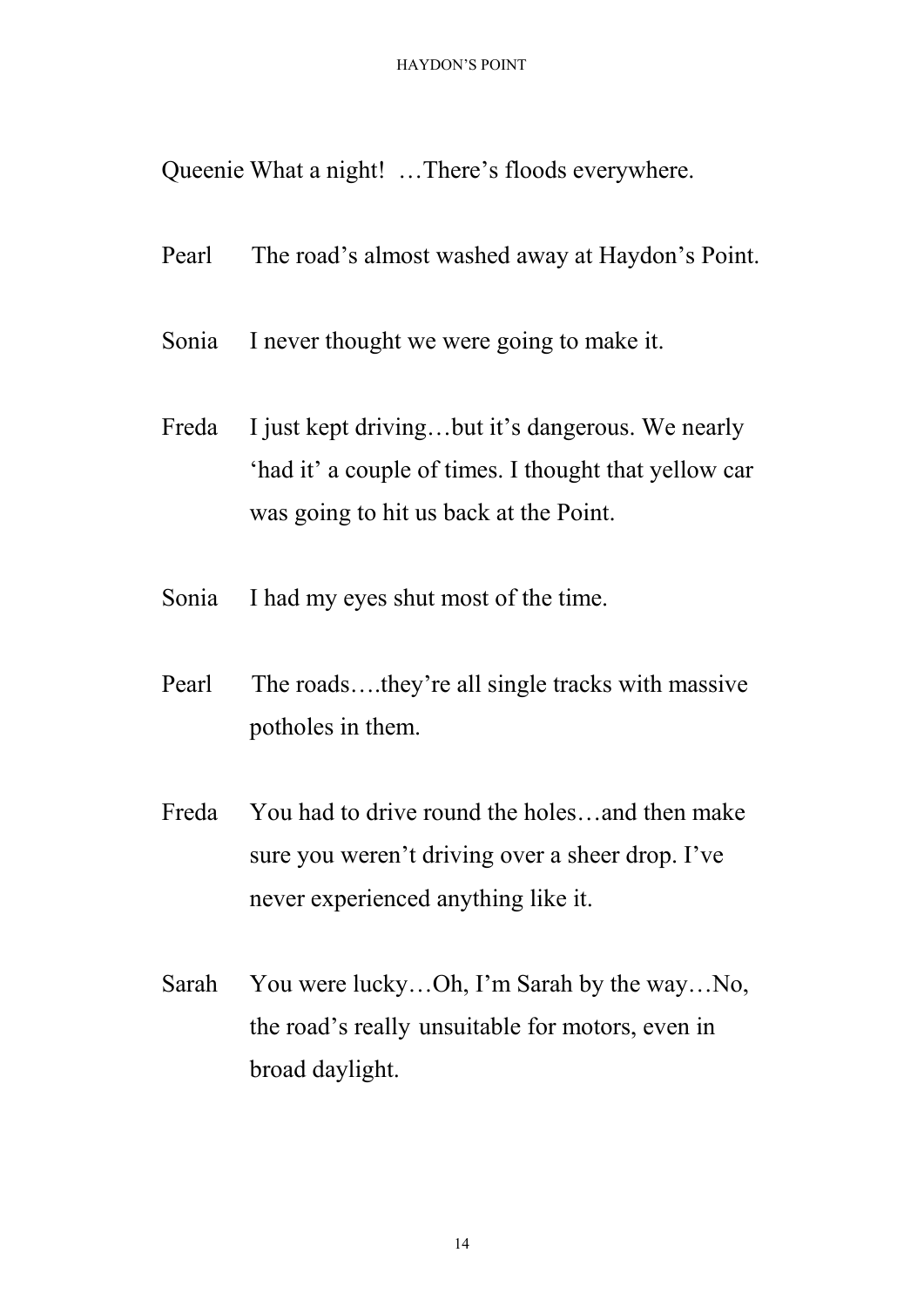Queenie You should have warned us before, Sarah. I don't want to go through another journey like that...ever again. This was so much different before the war.

Sarah Yeah , things round here have got a nasty 'abit of changing after sixty years or so.

Queenie I thought we were all going to plunge to our doom.

- Sarah Well…you made it. That's the important thing. Leave your coats on the chair and I'll get Cynthia to put them downstairs for you.
- Queenie We are of course, the four younger sisters of Bella….I'm Queenie…and this is Freda…she drove us here tonight…Bravo Freda.
- Freda How do you do.
- Sarah Hello.
- Queenie This is Pearl.
- Pearl Good evening.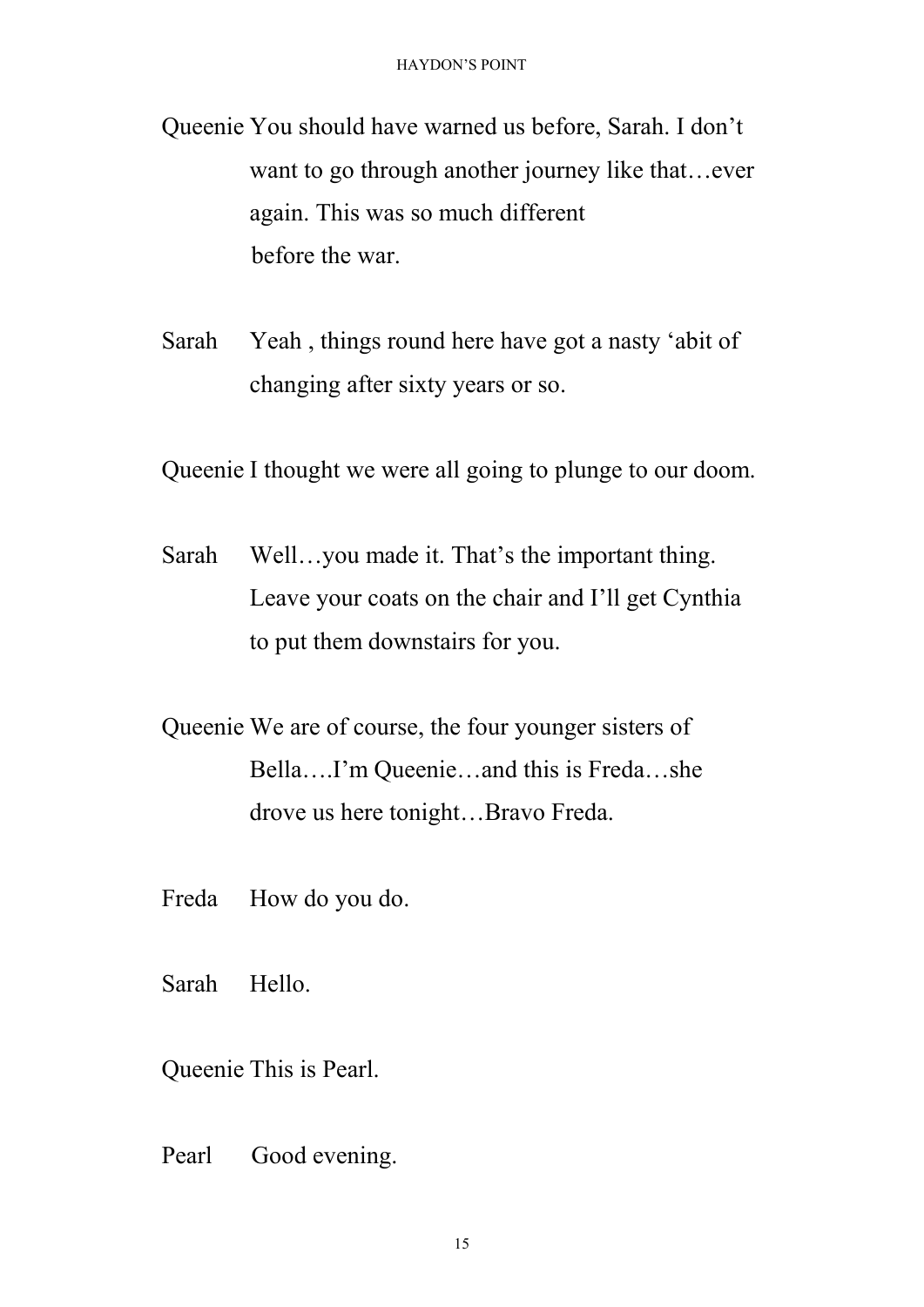# Sarah Hello.

Queenie And this is my sister, Sonia.

- Sonia Pleased to meet you.
- Sarah Hello.

(The group take off their wet clothes and leave them draped over an easy chair as Sarah directs them to chairs for them to sit in)

- Sarah Lovely…right, you Queenie and Sonia can sit over the far side…and Pearl and Freda can sit next to Mr Ring here. Everybody…. Mr Ring is here only for the reading of Aunt Isobel's will and then he'll be leaving later tonight.
- Ring Er…yes…Good evening everybody…erm…(to Sarah) The only thing is, I'm beginning to have doubts about using that road again tonight. I thought I might just sleep in the car until the morning.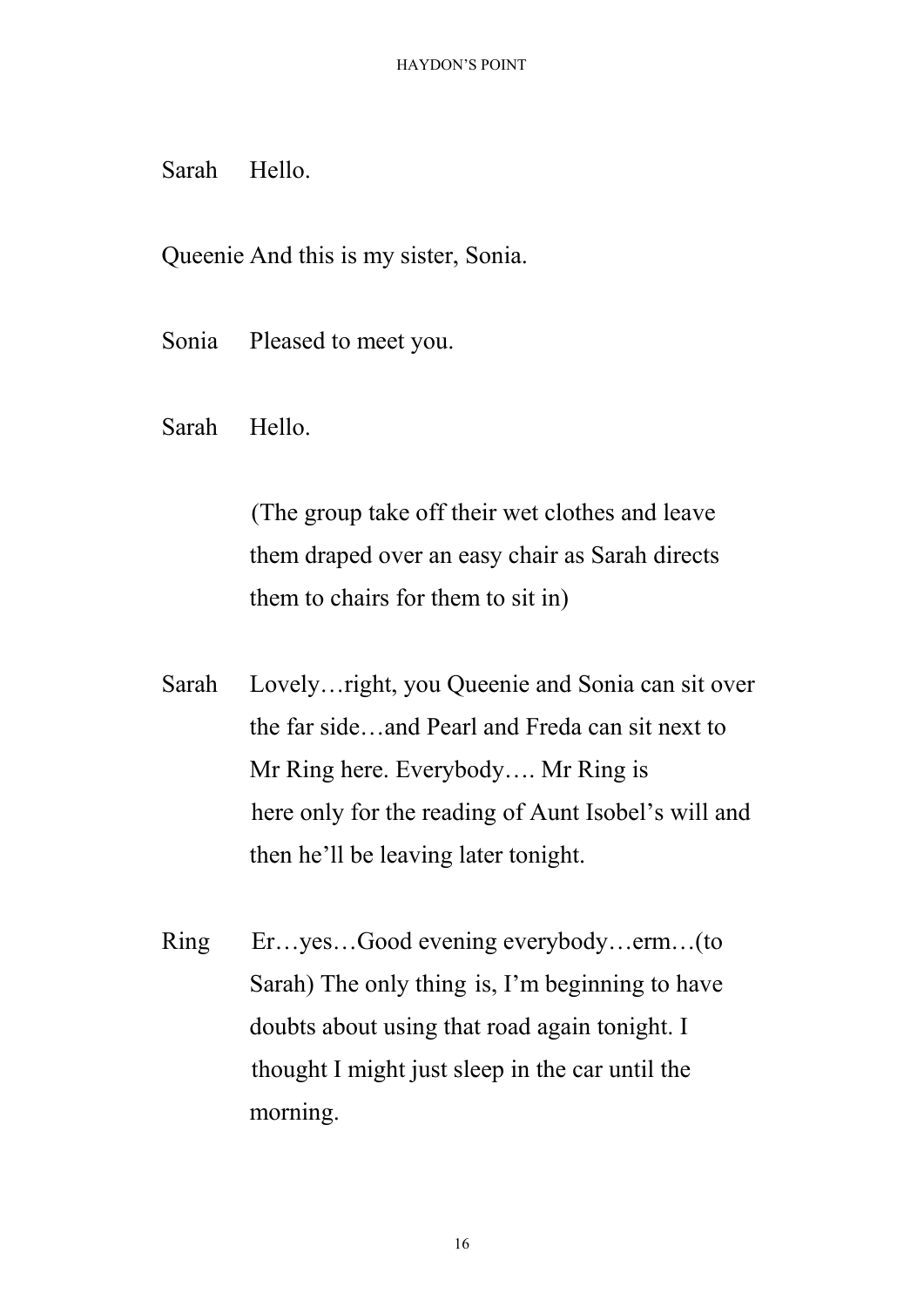- Sarah Nonsense, Mr Ring…We can easily put you up…one more tonight ain't gonna make any difference.
- Ring Most kind of you Miss Dolly. I certainly wouldn't want to put you out.
- Sarah It's better you stay, Mr Ring. I wouldn't want to be responsible for you out there in the cold…or if you got tempted to drive tonight and ended up in the river…and with that Hogsday flooding up, you could've been driving out with the tide tonight.

(Cynthia enters)

- Cynthia Excuse me, Mr Ring…but could you tell me what time you'll be reading Miss Isabel's will tonight?
- Ring (Looks at his watch) I'd say about nine o'clock…if that's all right with the rest of you. I notice, we're still one short…so to give me some respite from that rather arduous trek here... and also, to allow our last guest time to recover, we'll set it for then…rather than earlier.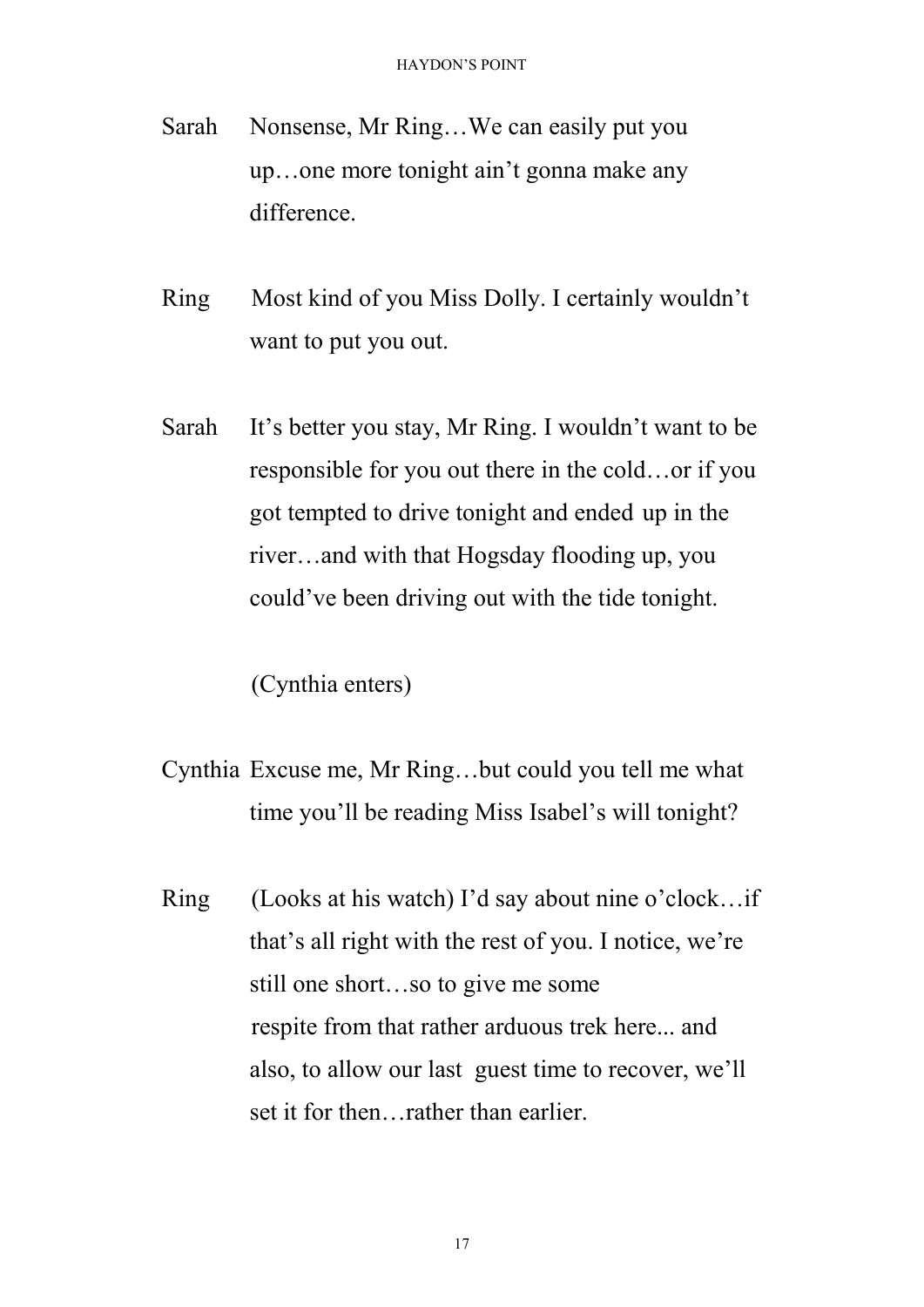- Freda That sounds fine by me, Mr Ring...I'm sure Queenie's got a few of her little pastimes with her to keep us all amused till then.
- Sarah Cynthia, Mr Ring's gonna be staying here tonight.
- Cynthia O.K. Well, if you're ready, I've got all of your rooms prepared for you. If you'd like to freshen up after your journey, I could show you there now…and you can have tea in your rooms. I've just made a pot….Oh.. I'll put you in the attic, Mr Ring. I hope you don't mind. It's a little bit cluttered I'm afraid. All Miss Isabel's old toys are still up there.
- Ring I'm lucky to have a dry place to go to…I thank your for your accommodating gesture. The attic'll be fine for me.
- Sonia Come on, we'll take our coats with us. We'll leave our bags in the car till later.

(Cynthia leads the way as the four sisters and Mr Ring exit. They each collect their own coats from the back of the chair, before departing)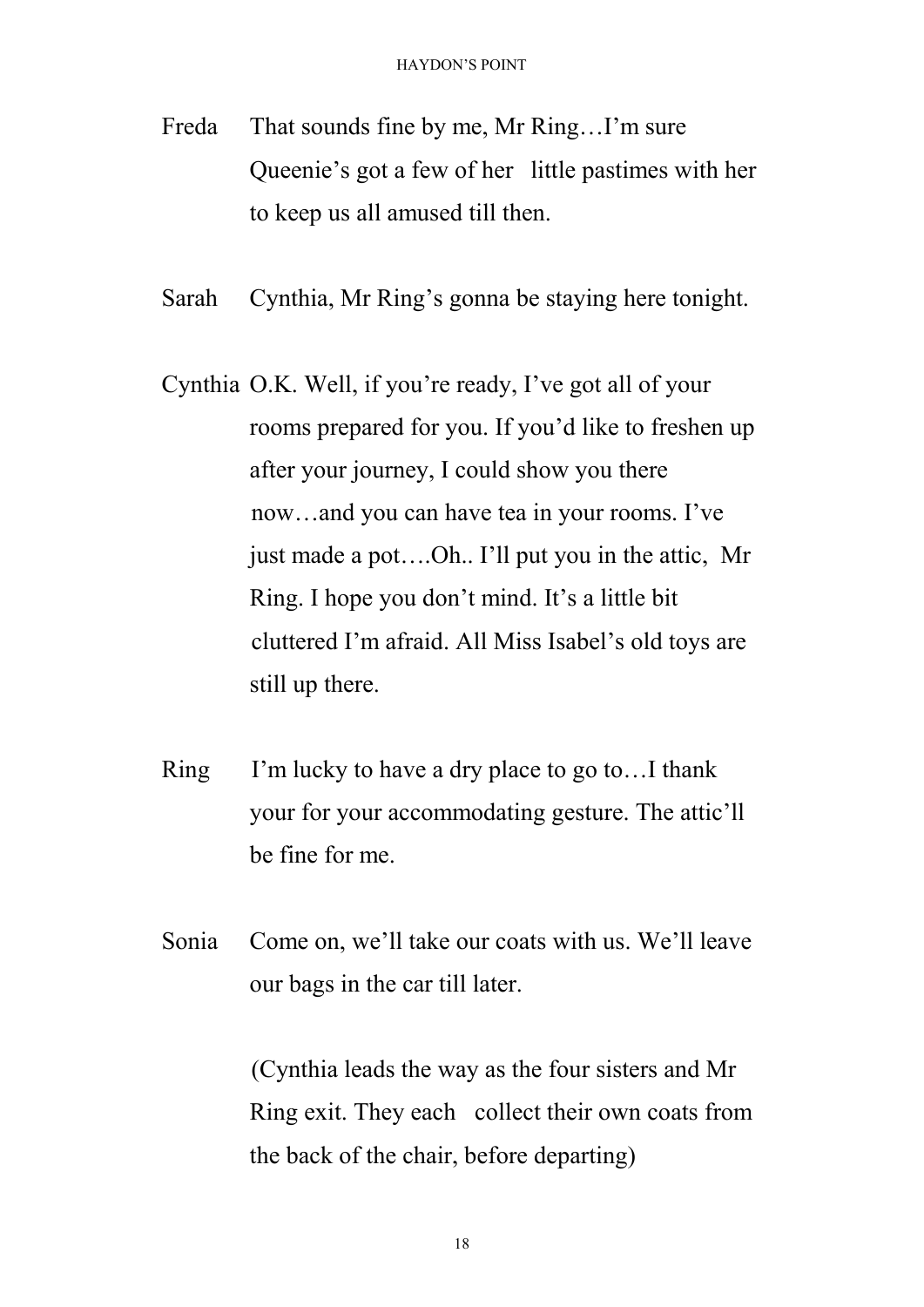(There is a loud, frantic banging on the door. Sarah goes to open it…to find a wet and bedraggled Teddy standing there)

- Sarah My word….You look like a drowned rat. Come in for goodness sake. You should have come earlier while it was still light.
- Teddy That was absolutely horrendous! The road's in flood back there. I had to take a chance because there's nowhere on that single track you can turn the car round. I just ploughed on through the water… I had to.
- Sarah Sounds like you were lucky.
- Teddy Yes, It was over a foot deep. I couldn't see where the road started and the river began…I'll tell you …It was bloody frightening.
- Sarah Well, it's good to see you, anyway…Let's take your coat.
- Teddy Thank you…by the way, my name's Teddy.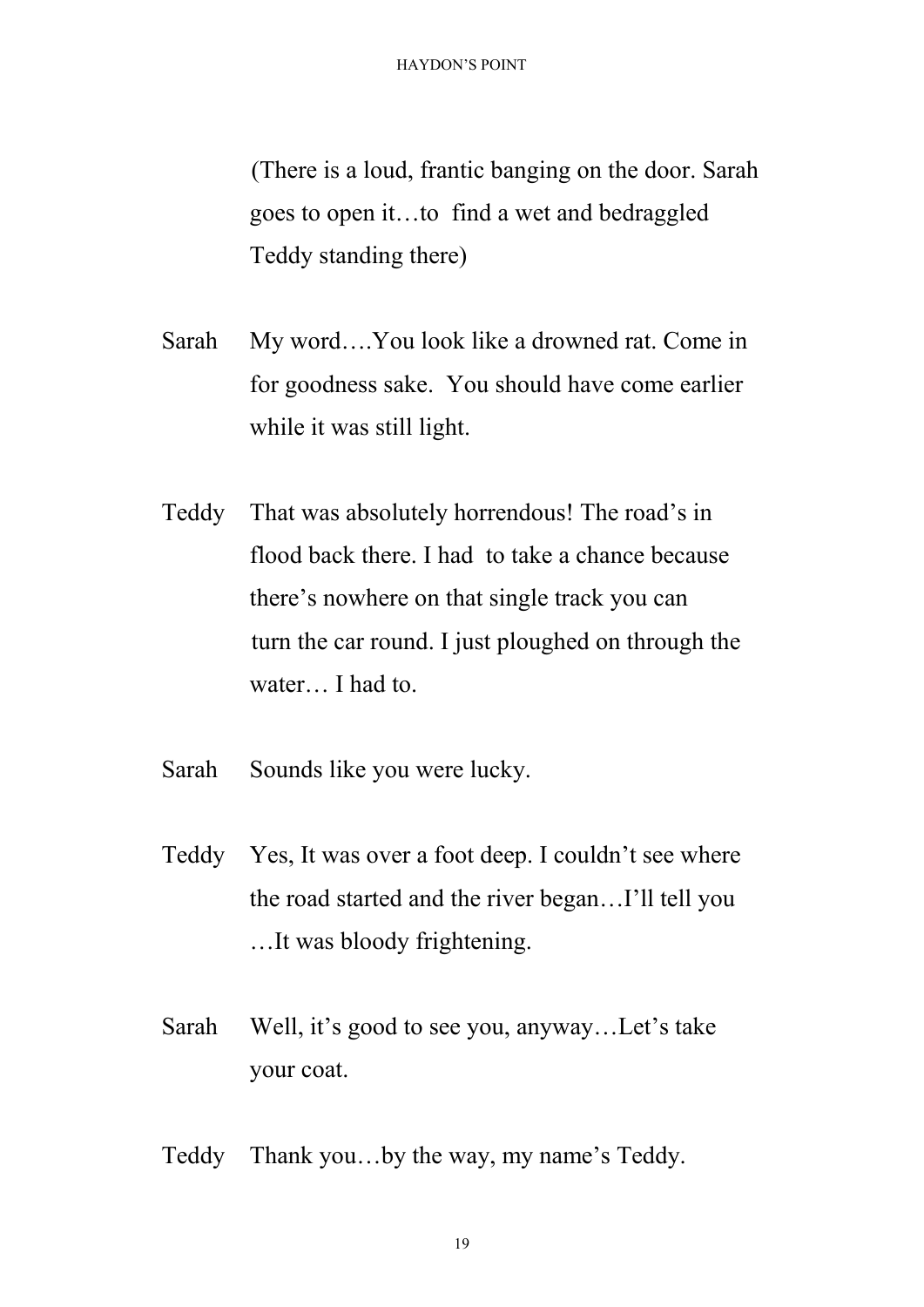- Sarah Yes, I know....you're the last person to arrive. My name's Sarah…but a lot of people call me Dolly…but only 'cos they get confused…that's 'cos Dolly's me second name.
- Teddy I see…right then…Sarah…so I'm sorry if I'm late…I nearly didn't start out…because I've really no idea what this is all about. This letter (he brandishes it) says I'm a named beneficiary in a legacy left by a person that I've never even heard of.
- Sarah But that person must know you.
- Teddy If she does…or *did* know me, I haven't the faintest idea from where or when.
- Sarah Sounds interesting.
- Teddy Yes, it's a mystery….but I nearly threw the letter away.
- Sarah What made you travel all this way, then.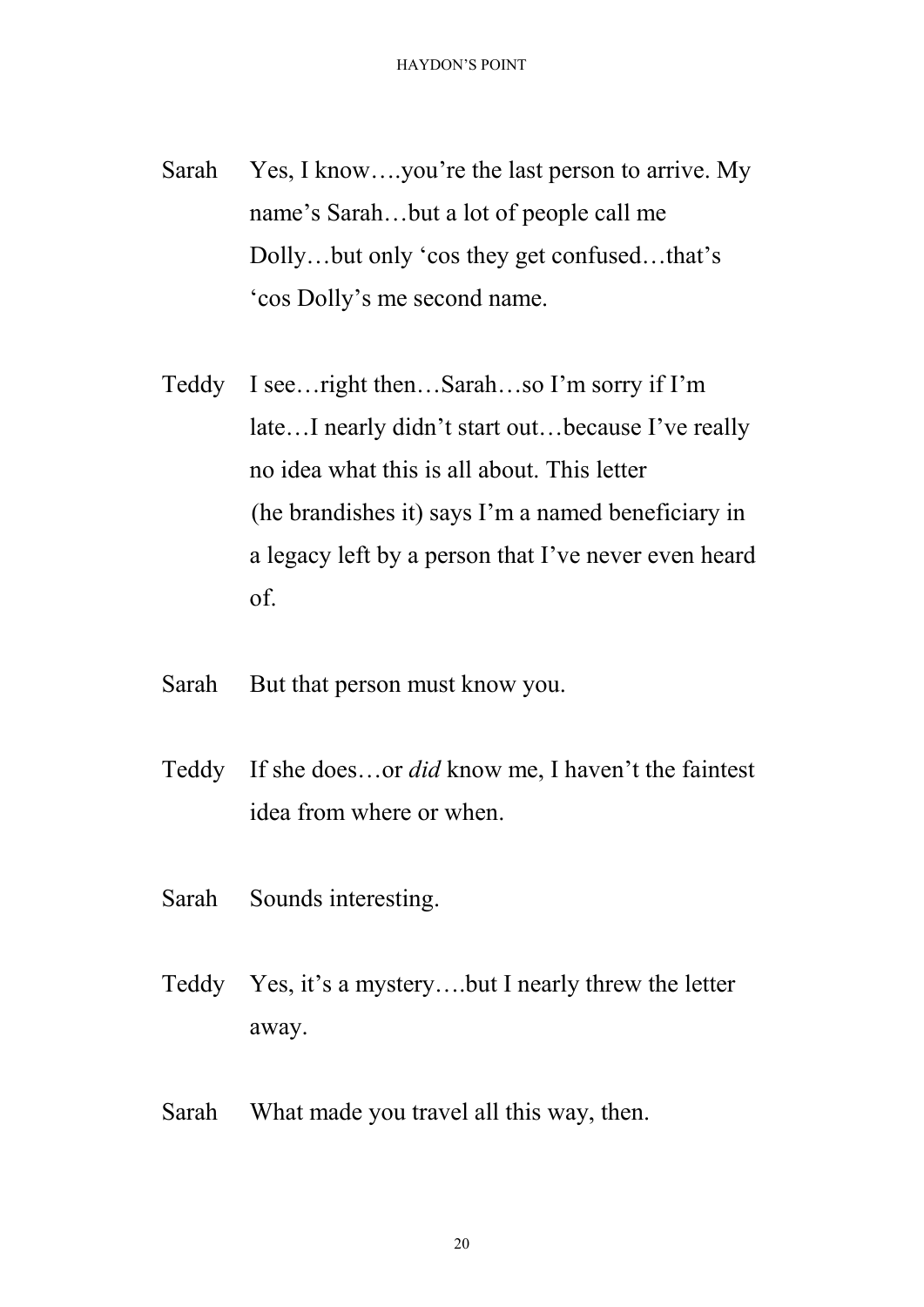- Teddy Natural curiosity, I suppose…or natural greed maybe. Anyway…I've got nothing to lose. I did suspect this could be a scam…I mean, there wasn't even a phone number I could check with.
- Sarah I'm sure it's all O.K.
- Teddy I do hope so…but if someone here tells me I've won a free holiday in Portugal…and it'll only cost me three grand to get it…then I'll be off like a ruddy shot.
- Sarah I don't think it's anything like that. Take a seat in there while I put your coat away.

(Sarah exits…leaving Teddy alone. He walks over to the settee, tentatively prods the seat before sitting down. After a couple of seconds Cynthia breezes in)

Cynthia Hello there….You must be Teddy.

Teddy Good evening. What's your name?

Cynthia Cynthia…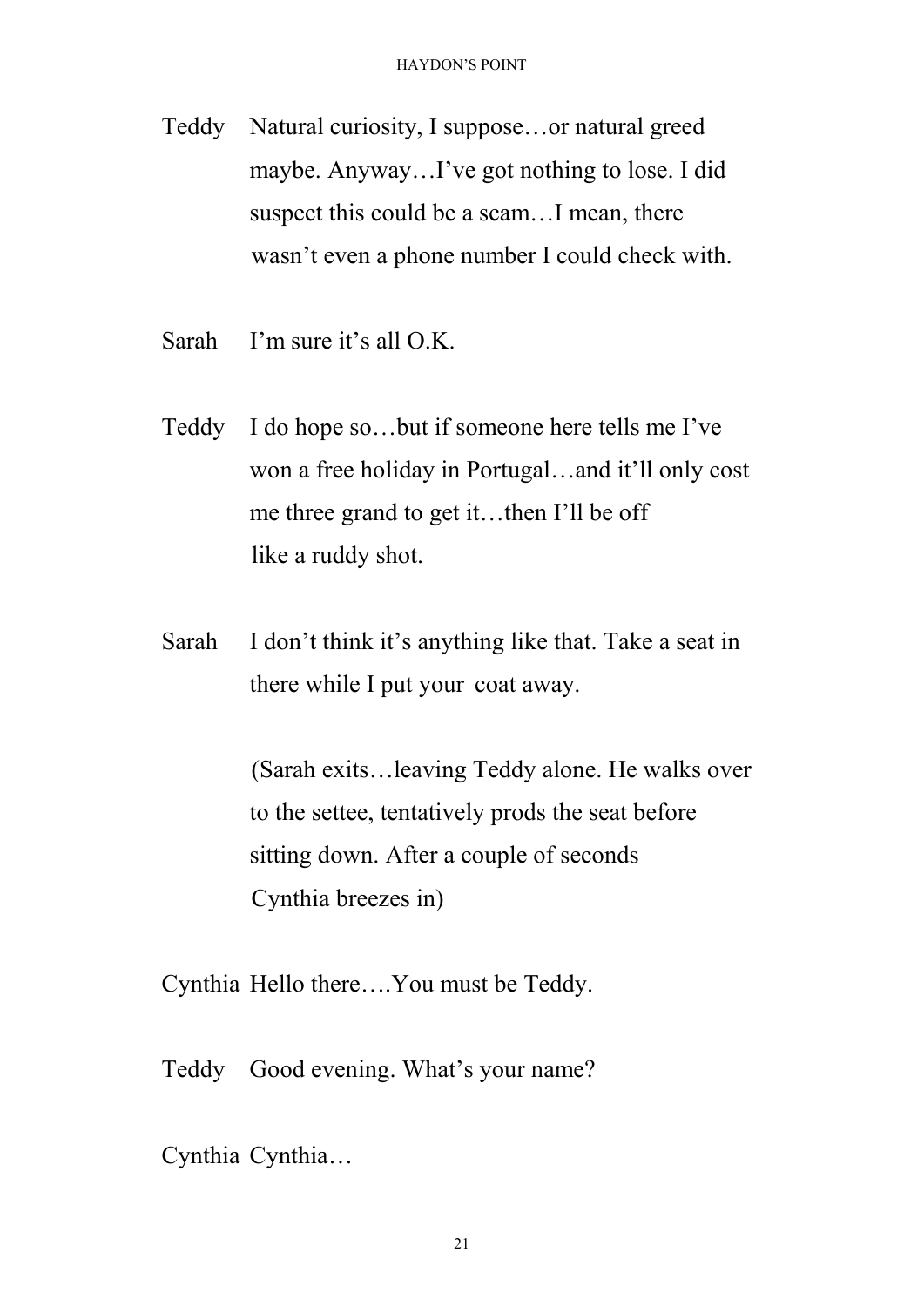- Teddy So what's the set up here? I've been asked to attend…but I haven't a clue what it's all about and I know nothing about you.
- Cynthia There's only me and Sarah in the house these days, so really, we just share the household duties between us but I originally came here when the army let us reclaim the old family home. In those days, I'd acted as Miss White's maid.
- Teddy Do *you* know why I'm here?
- Cynthia Only from what you've told me. Mr Ring, the solicitor is here. I expect he'll explain it all when he reads the will at nine o'clock.
- Teddy How many others are here?
- Cynthia Well there's the four elderly sisters of Bella. They're a bit snobby but not very bright…and that's all really…except for me and Sarah…and Mr Ring of course. With you, there'll be eight of us altogether.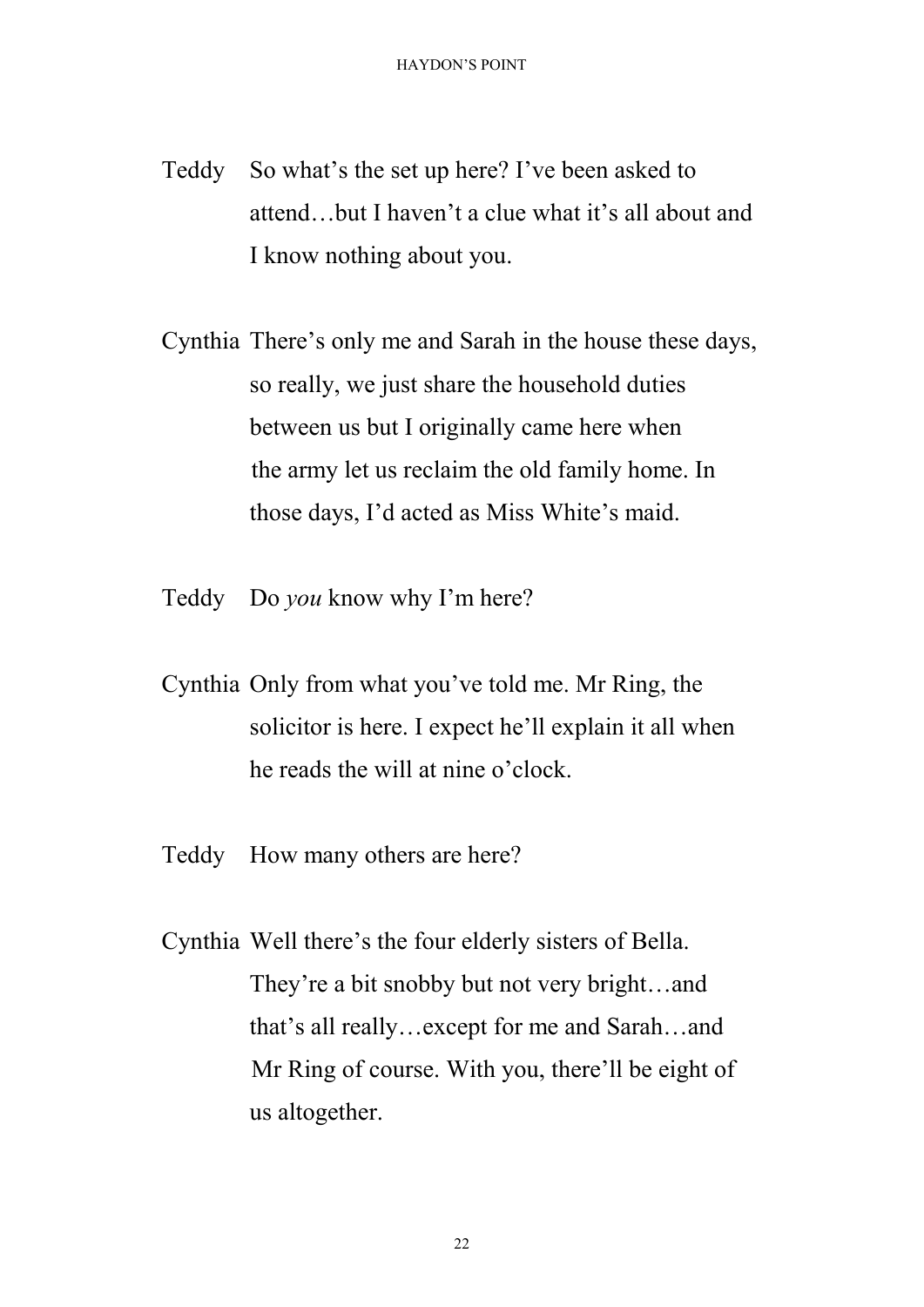Teddy I may find that rather daunting.

Cynthia You'll be fine.

Teddy I'm afraid I have a problem dealing with these sort of situations. It's funny… but nerves sometimes get the better of me.

Cynthia Nonsense…just be yourself.

Teddy Be myself….…mmmm… the trouble is, by nature I'm a shallow, affected and arrogant little bastard who cares little for anyone but myself…so actually 'being myself' isn't exactly going to win people over….but I'll certainly give it a try, though …. How d'y'think I*'*ll register with those cultured ladies.

Cynthia I don't really believe that's how you see yourself.

Teddy It's true. I'm just being honest.

Cynthia I definitely wouldn't think so.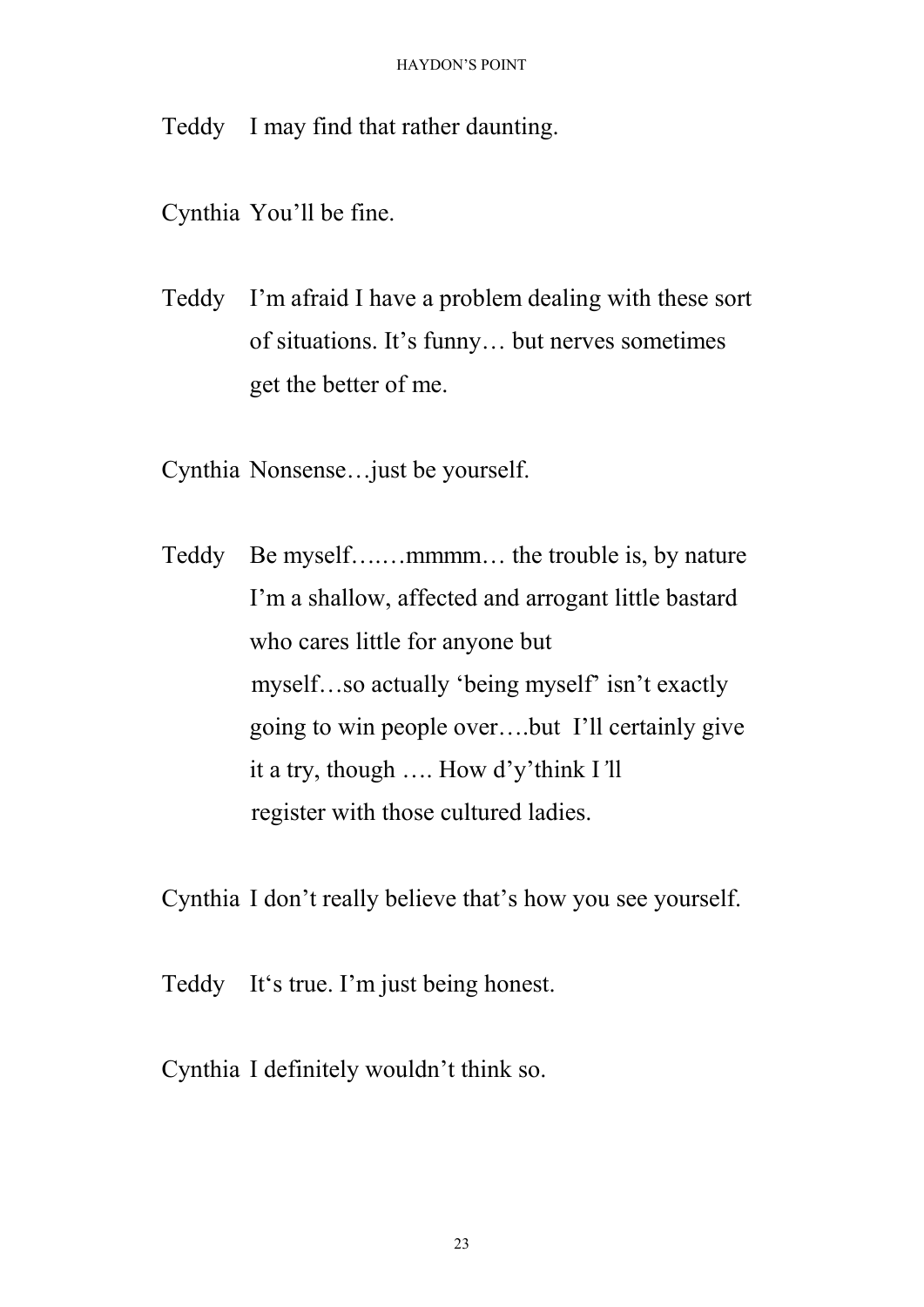- Teddy Well, if you think I look respectable, I'll try to handle it. My self-consciousness is merely the product of a natural inborn conceit ….wouldn't you agree?
- Cynthia I don't really follow you, sir…but anyway, you relax.
- Teddy So who exactly is Miss Isabel White then? All I know is that she's recently died and she's left a will…and glory be…I'm in it. (rubs his hands)
- Cynthia Miss White…we always called her Bella…lived and died in this house. She had very bad health problems as a child…sort of…. learning difficulties. She was never properly diagnosed...and the family were pretty ignorant about those problems…so Bella was neglected…and you could say, virtually…. left to rot.

(Sonia and Pearl enter…and catch the last sentence by Cynthia)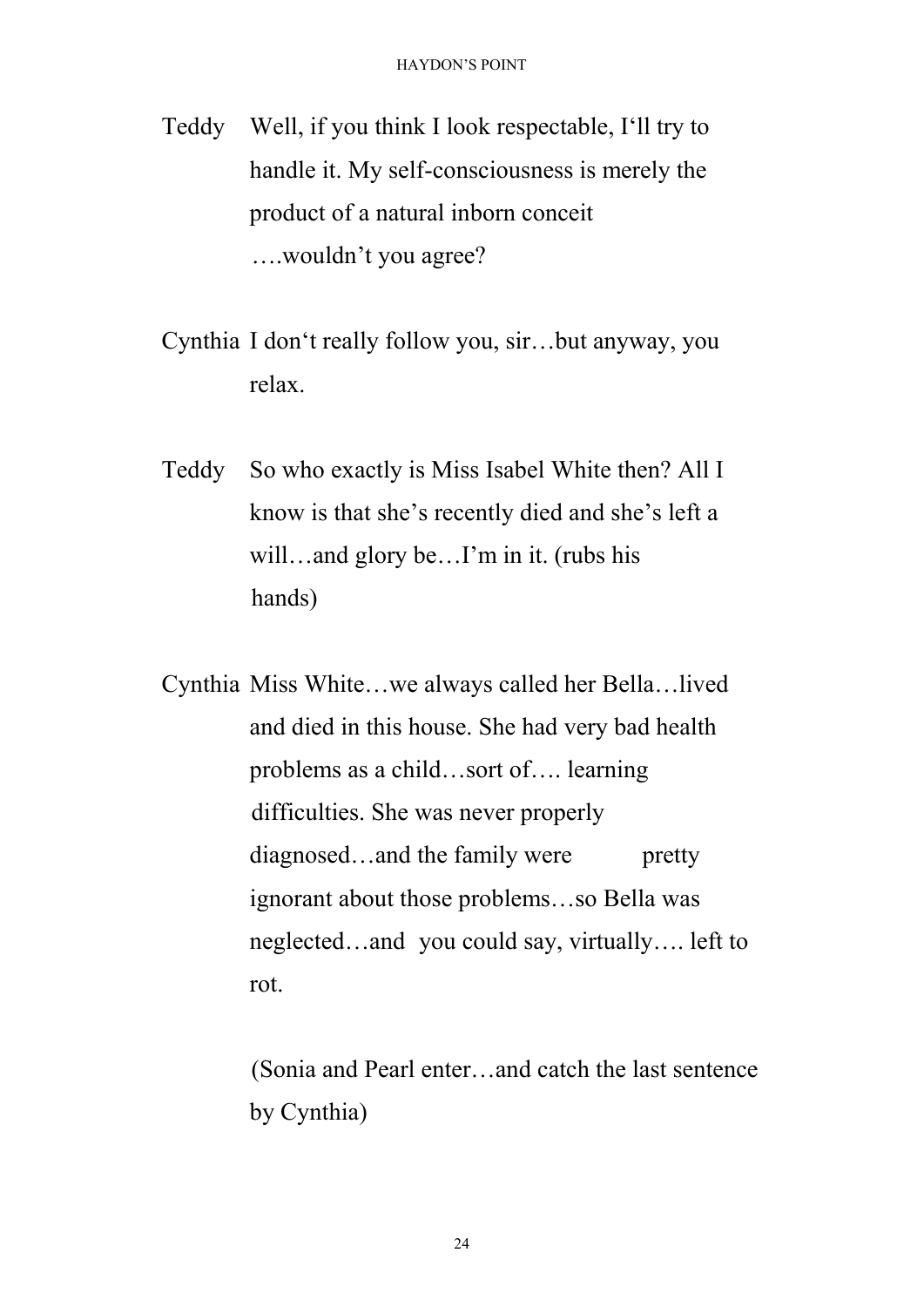Teddy So Bella had a solitary life?

- Pearl That's nonsense …She loved her room in the attic with all her toys around her…and when she wanted food or anything, she had a bell in there that she'd ring… and then someone would always take her something.
- Teddy Did you play with her?
- Sonia Oh no…she was always a bit doolarly….wasn't she Pearl?
- Pearl She was definitely deranged, I'd say. She'd never leave her room….
- Sonia Well, she wasn't allowed to.
- Pearl No but she couldn't play with us, really...could she?
- Sonia She was all arms and legs (mimes a physically disorientated person).